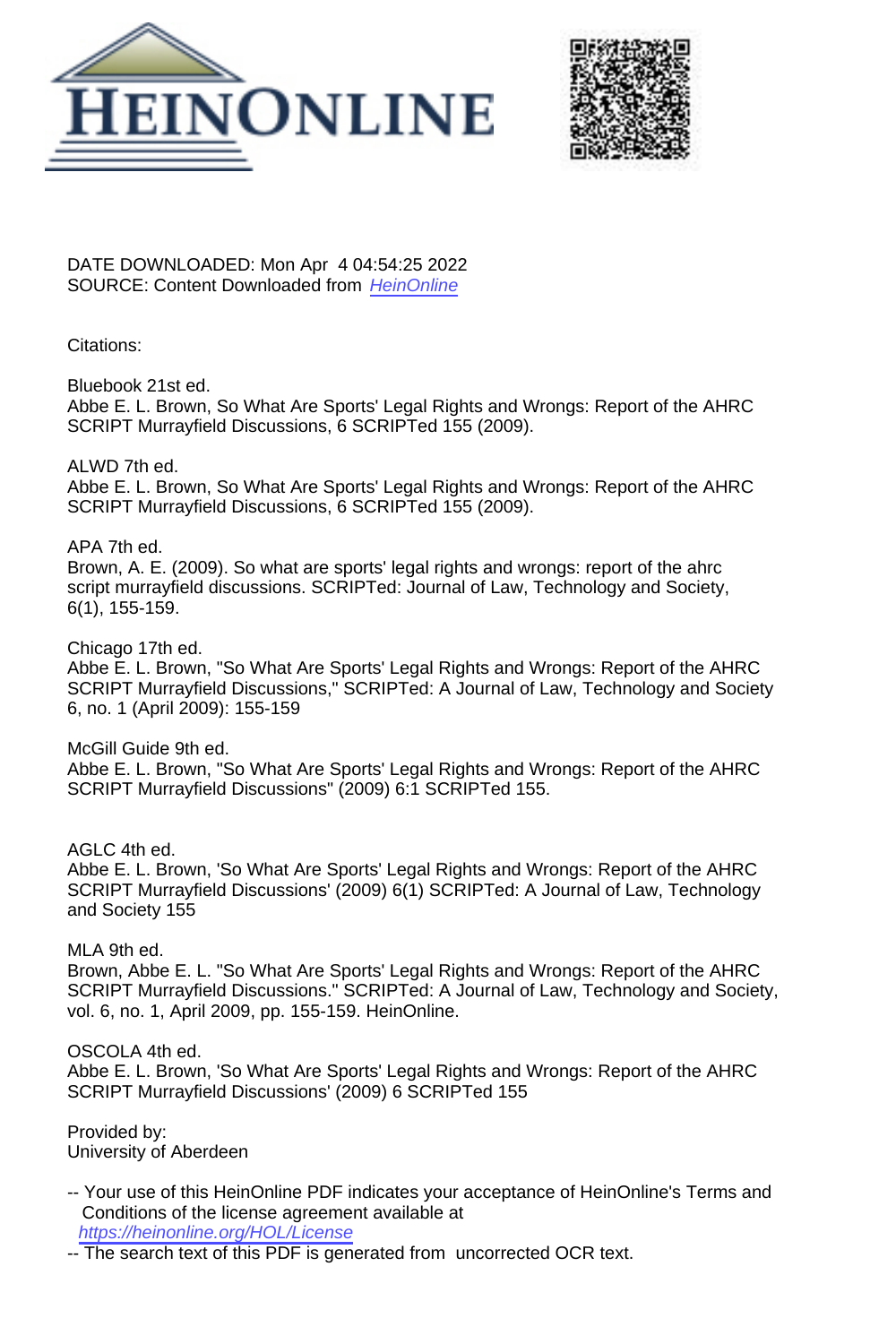# scripted

*Volume 6, Issue 1, April 2009*

## **So What are Sports' Legal Rights and Wrongs? Report of the AHRC SCRIPT Murrayfield Discussions**

*Abbe E. L. Brown'*

DOI: 10.2966/scrip.060109.155

**C C**  $\bigcirc$  **C**  $\bigcirc$  **C** Abbe Brown 2009. This work is licensed under a <u>Creative Commons</u> Licence. Please click on the link to read the terms and conditions.

<sup>1</sup> Lecturer in Information Technology Law, University of Edinburgh and Associate AHRC/SCRIPT, University of Edinburgh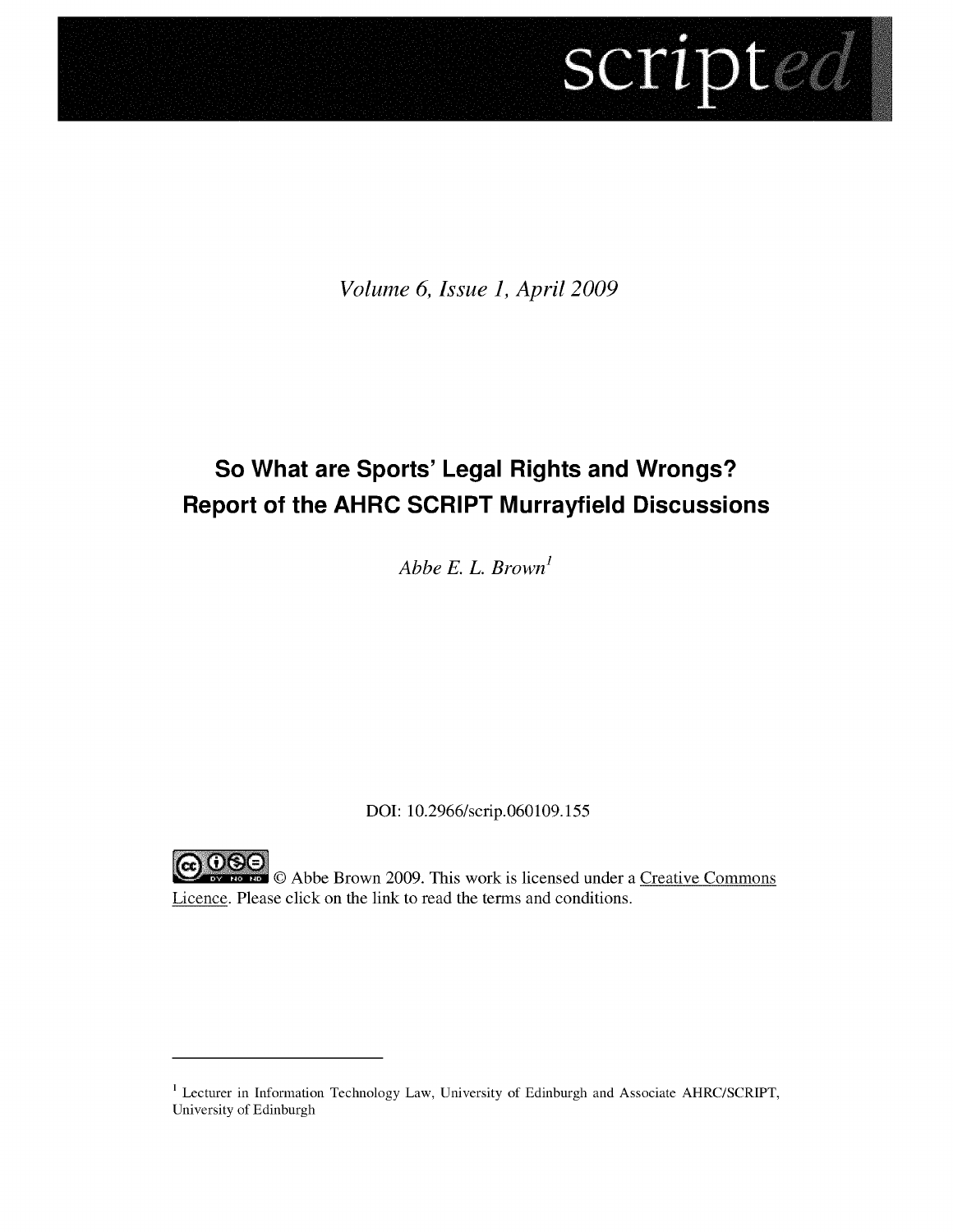### **1. Background**

Sport frequently raises difficult questions of judgement. *Did the ball really cross the line? Where is the hand of God? Was it too dark to play? Are enhancement technologies cheating?* But it is not just purely sporting questions that are thrown up **by** sport. Some of the more legal questions of sport were explored at the internationally renowned Murrayfield International Stadium in Edinburgh on the **<sup>7</sup> th** of November **2008,** in 'Questions of Sport: what are the legal rights and wrongs'. The event was organised **by** AHRC/SCRIPT: the law and technology centre in the School of Law at the University of Edinburgh; sponsored **by** the Arts and Humanities Research Council; and home to SCRIPT-ed.

This event had two main aims. Firstly, to draw together the range of legal themes associated with sport and to engage with the widening and deepening academic and practitioner focus in sports law. Secondly, to address the growing interest in sport accompanying the forthcoming arrival of the Commonwealth Games in Scotland and the Olympic Games in London **by** building stronger links between the wider legal, sports and academic communities through the work of AHRC/SCRIPT. In light of these two aims we were delighted to welcome over **100** delegates to Murrayfield whose backgrounds spanned academic sports law, practising sports lawyers and agents, sports administrators, IP, competition, media and commercialisation lawyers, students and sports participants from all levels.

As all those with even a fleeting familiarity with sports law will be aware, there is a complex primary question to address: what, in fact, is sports law? Given the broad aims of the session we cast our net reasonably widely, addressing 'Sporting Regulation **&** Performance Enhancement **- A** Level Playing Field?' in the morning session, and 'Sporting Brands **&** Reputations' in the afternoon session. One notable omission was the issue of sport and violence, but we were pleased that Dr Mark James, of the University of Salford, introduced this to the meeting in his closing remarks.

### **2. Presentations and Discussions**

Professor Graeme Laurie, the Director of AHRC/SCRIPT, introduced the event and made it clear that this was an exciting time for both lawyers and practitioners in all aspects of sport. He explained how AHRC/SCRIPT sought to bring this together through this initial meeting and, perhaps, at future events if the levels of interest remained high. We were then delighted to welcome Julia Bracewell OBE, who is a member of the AHRC/SCRIPT Steering Committee, former Chair of SportScotland and non-practising solicitor and barrister. Julia highlighted the move away from insurance and contracts in sports law to a focus on the rights (or lack thereof) of athletes and the extent to which IP and emerging technologies are becoming a key focus within the discipline. She too felt that it was important for dialogue to continue to develop amongst all those involved in different aspects of sport.

The morning session was led **by** Burkhard Schafer, who is a senior lecturer at the University of Edinburgh and a co-director of AHRC/SCRIPT. The key aim of this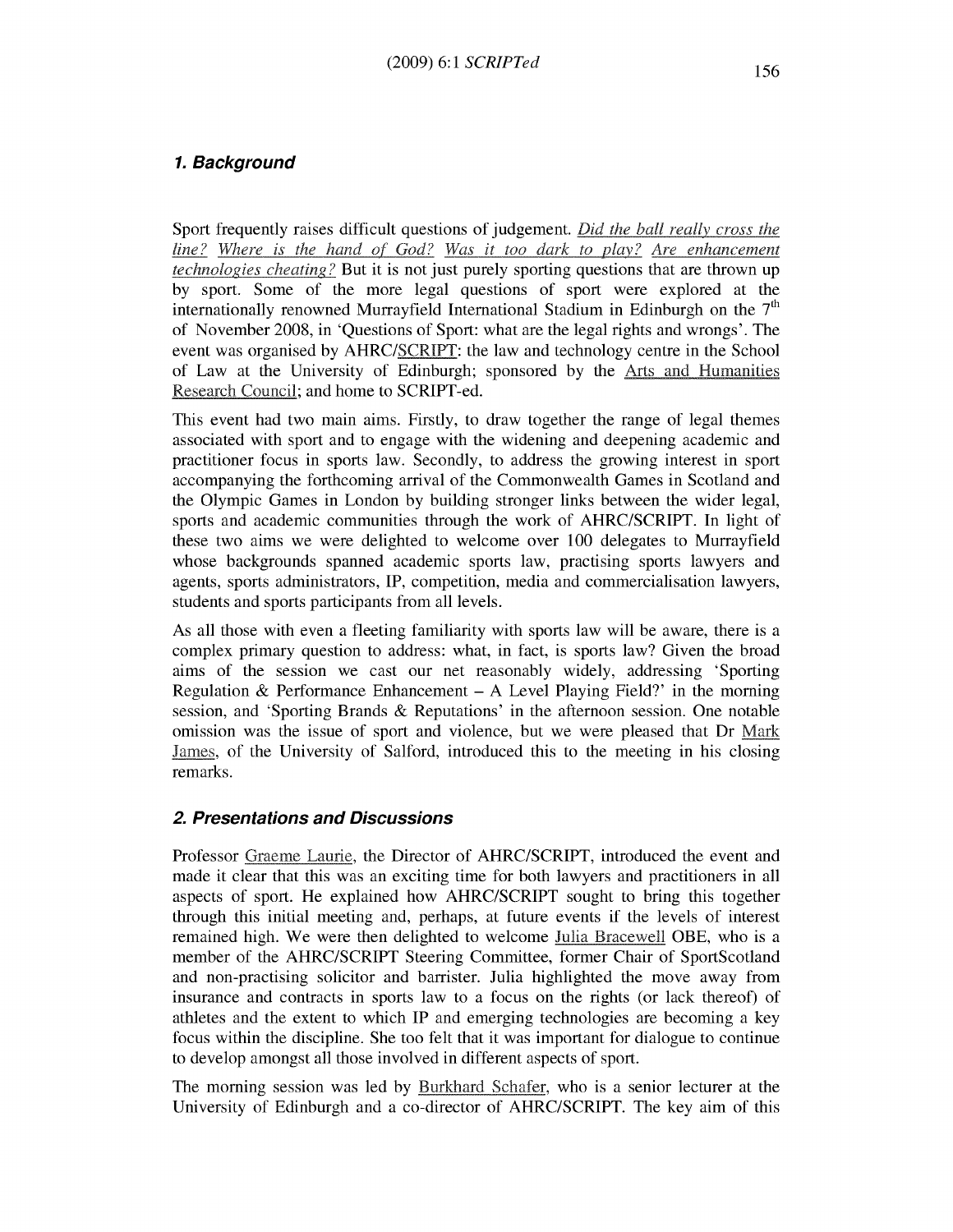session, 'Sporting Regulation & Performance Enhancement - A Level Playing Field?', was to consider how sport deals with the opportunities and challenges posed by new technologies in facilitating- but perhaps hindering- those involved in sport. Behind this there are recurrent themes of sport: how does law relate to sport, as opposed to other spheres of work and activity; and has sport begun to move wholly beyond the focus on Corinthian taking part to an exclusive focus on winning - indeed, did this happen some time ago?

Dr David McArdle Senior Lecturer and Deputy Head of the School of Law, University of Stirling explored "Sport, Disability and Human Rights: Is There Anything to Learn from Oscar Pistorius?" This paper provided a significant challenge to the manner in which courts of arbitration have approached "Blade Runner" and the lack of legal rigidity and validity in their analysis. The relationship between doping and free speech, from all elements of the debate, were then considered by Professor John Cooke, John Moores University Liverpool in his paper on "Doping and Free Speech" with particular reference to the World Anti-doping Agency Code. The most challenging element came, however, from Professor **Andy** Miah, University of West of Scotland in "Why Athletes Need Genetic Enhancement". In a paper which led to significant comment in later discussion, he argued first that athletes should be able to explore genetic enhancement and also that as this is done in any event, the legal and regulatory framework should be clarified to improve the safety of athletes involved.

Following a stimulating lunch discussion, the afternoon session moved to consider "Sporting Brands & Reputations" in a session led by Abbe Brown, Lecturer in Information Technology Law at the University of Edinburgh and an Associate of AHRC/SCRIPT. This session looked at why, in most cases without the need for enhancement of whatever kind, sports persons aspire to participate in sport in the first place - and the consequences if they succeed. To set the framework, we were delighted to welcome Farisha Constable, Brand Protection Manager, London Organising Committee of the Olympic Games & Paralympic Games. With the help of a most interesting set of examples, she set out clearly the legal frameworks within which LOCOG operates, the principles which they aim to protect and the activities which they will prevent – and also aim not to prevent. The strong message was one of engagement with the wider community while protecting the Olympic message.

Moving to the individual sports persons, some of whom will have build reputations at Olympic Games, Jamie McDonald, Golf Lawyer, **IMG** considered "Commercialisation : the individual  $\&$  the image". With again an excellent set of examples focusing on activities of well-known sporting athletes, Jamie set out the interests and concerns held by sports persons and the steps which will be taken to address these. The challenges in this were then made clear by Gillian Black, Lecturer in Commercial Law at the University of Edinburgh. She noted that there are various legal tools available - passing off, trade mark infringement, copyright - but this does not mean that all activity of concern to athletes and their agents is necessarily unlawful, at least in the UK where there are no formal images rights unlike, say, in California..

Seona Burnett, Partner, McGrigors with expertise in IP, commercialisation and sponsorship, then considered "Commercialisation: the team & the brand". She addressed the wide range of legal rights which do exist and which can be licensed and shared for numerous purposes, together with those which are often forgotten. David Marshall CEO of Tennis Scotland then considered commercialisation from a practical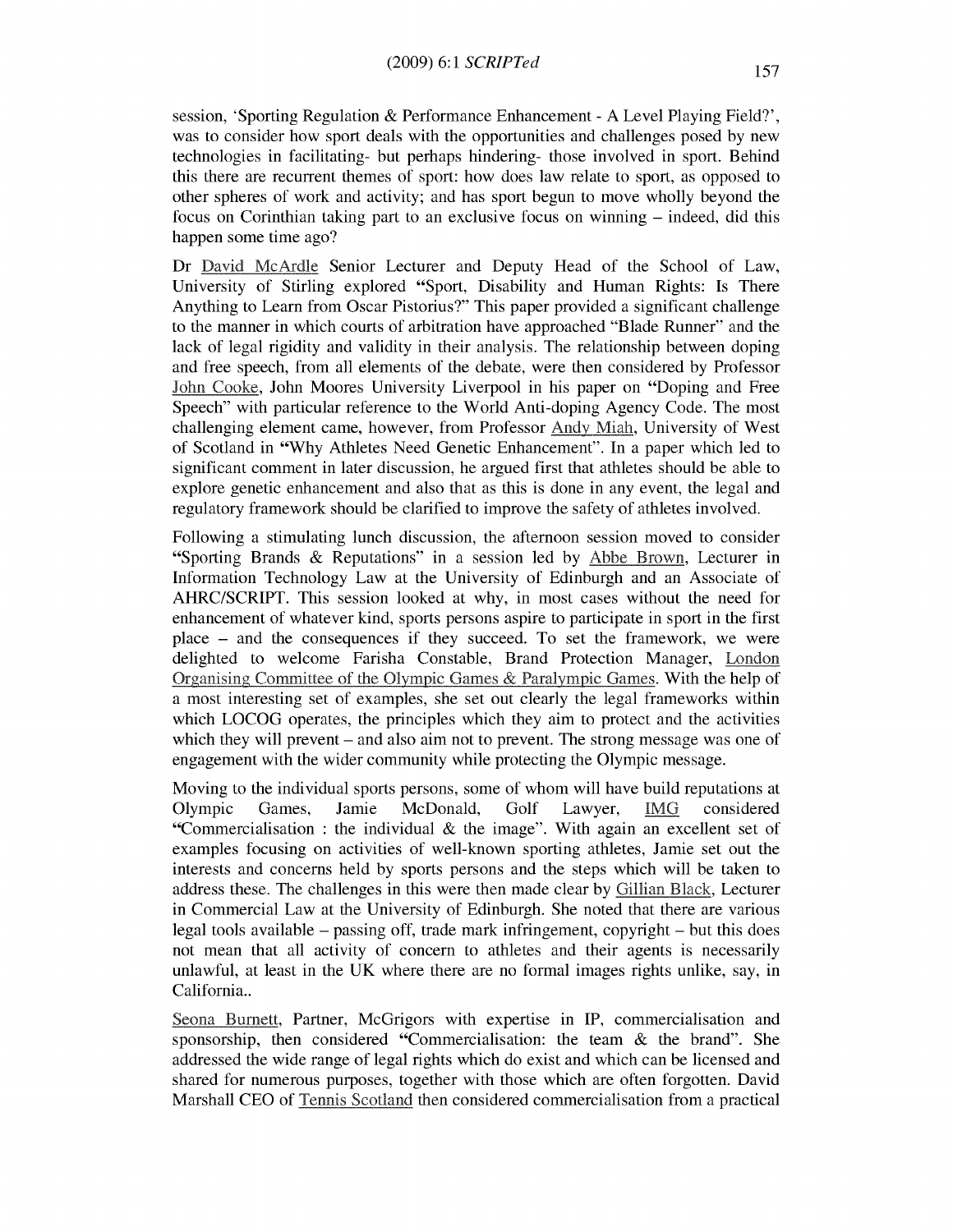slant, noting the protection sought by sports when looking to secure sponsorship and the range of interest and perspectives to be addressed, with a focus on the recent UK wide tennis sponsorship by AEGON.

If rights are sufficiently important to protect, then there is frequently someone else seeking to take advantage of them - often within the limits of the law, others less so. Joanne McNairn, Brand Protection Manager, Celtic Plc introduced the "Creative Use of Brands" with tales of the experiences of Celtic in tracking use of goods bearing "Celtic" without the consent of the trade mark owners. This ranged from the more conventional football with a green shamrock, to use of these symbols on new social networking technologies, such as Facebook. Joanne also stressed the number of trade mark registrations in different countries which large sports businesses may have, which may be beyond (and also might include...) "Celtic." Another more practical stance was then taken by Gerry Farrell, Creative Director, Leith Agency in "Taking 'Scotland' to the last Football World Cup". In a presentation which was highly entertaining as well as informed, we were treated to a consideration of how, notwithstanding Scotland's failure to qualify, Jason Scotland of Trinidad  $\&$  Tobago gave Irn Bru and Scotland a key role in public consideration of that campaign - even though another sports drink was involved as the official sponsor of the world cup.

Even the most famous of all sports celebrities might like to think that they retain an element of their private persona. This was considered by Professor Hector MacQueen, University of Edinburgh and Co-Director of AHRC/SCRIPT. He explored the extent to which there can be a means of preventing the publication of personal details, but that this will depend very much on the facts of each case, notably the activities and nature of those involved. In the UK, there is an emerging action for misuse of private information based on breach of confidence and the *Human Rights Act 1998.* On the other hand, the *Human Rights Act 1998* can also support, in very limited cases, access to private diaries. The fundamental tension is between a right to respect for private life and a right to freedom of expression. The devil always lies in the detail. Again from the more practical side, we were then honoured to welcome Doug Gillon, Athletics Correspondent of The Herald who had attended all sets of Olympic Games since Munich in 1972. He provided a coherent and questioning challenge to the circumstances in which sporting celebrities, and those who court this, may retain private positions; and the circumstances in which professional journalist would consider it appropriate, and not appropriate, to intervene.

The final part of this session could have come first. Individuals are able to build sporting reputations because people care sufficiently about their sport to follow it, buy merchandise, take up subscriptions and go online to follow their team - and as new technologies pose opportunities for some it may pose threats (and well as new challenges) for others. This was considered from three different perspectives - Helen Amot, Head of Legal Department at STV **SMG** plc; Dr Rachael Craufurd Smith Senior Lecturer, University of Edinburgh and Co-Director of AHRC/SCRIPT; and Roisin Higgins, Advocate. Helen considered how more conventional forms of television engage with the new forms of dissemination and the legal and regulatory challenges and opportunities this poses; building on previous consideration of social networking sites, Rachael looked at litigation in the United States involving possible liability of YouTube and others when challenged by more traditional copyright owners, notably VIACOM; and Roisin reviewed ongoing litigation involving the televising in pubs of sports which were imported by a satellite outside the UK.